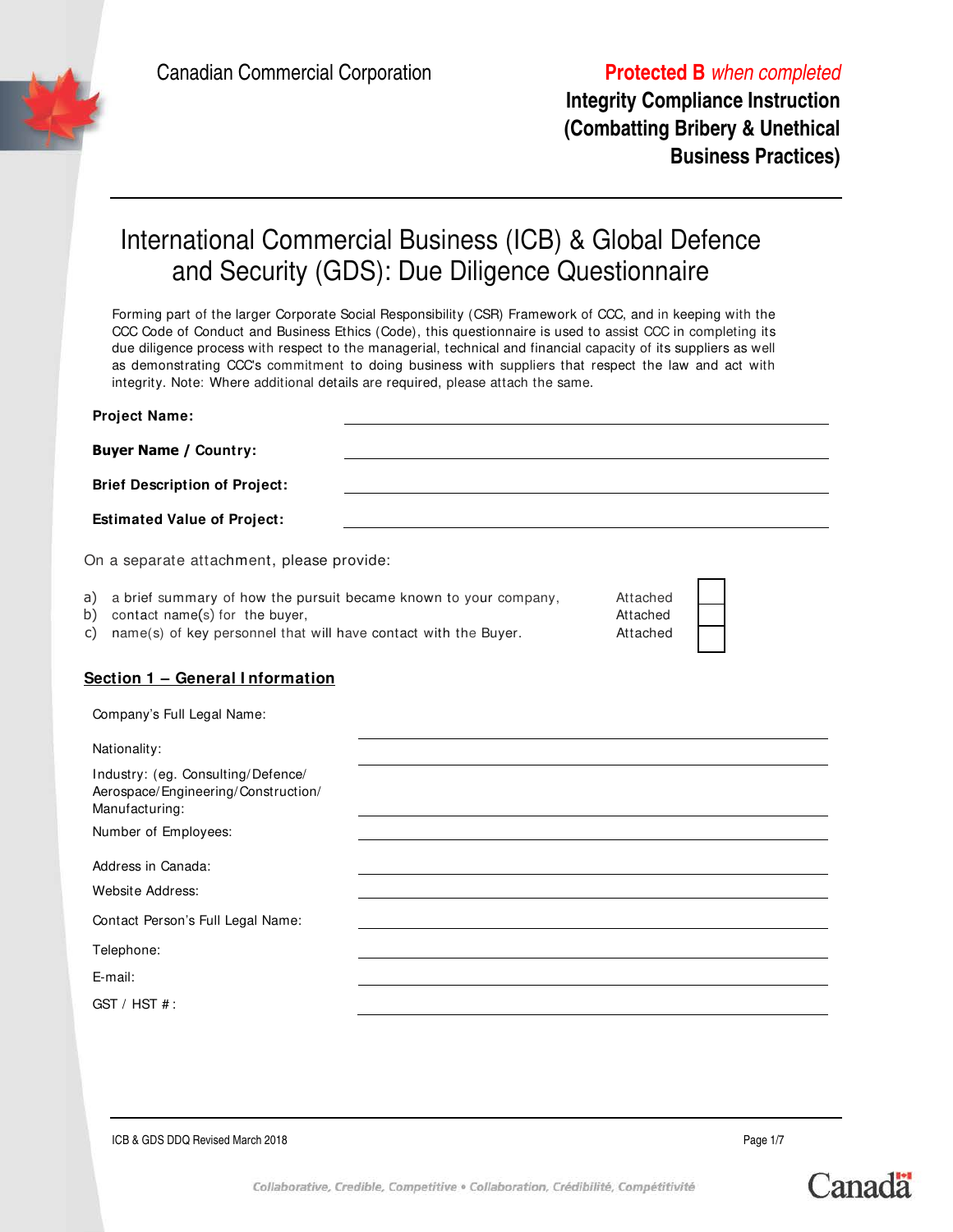# **Integrity Compliance Instruction (Combatting Bribery & Unethical Business Practices)**

#### **Section 2** - **Ownership**

| 2.1                                                                                                                                                                                    | How many years has your company been in business?                                                                                                            |                           |
|----------------------------------------------------------------------------------------------------------------------------------------------------------------------------------------|--------------------------------------------------------------------------------------------------------------------------------------------------------------|---------------------------|
| 2.2                                                                                                                                                                                    | Attach list of any former names of your company (if applicable).                                                                                             | <b>Attached</b><br>$N/$ A |
| 2.3                                                                                                                                                                                    | Is your company a subsidiary or does your company have any subsidiaries and/or<br>affiliates?                                                                | Yes<br>Nο                 |
| If yes, please provide the name of the parent, subsidiary and/or affiliate organization and the relationship to your<br>company. Please provide an organizational chart, if available. |                                                                                                                                                              |                           |
| 2.4                                                                                                                                                                                    | Is your company publicly traded?                                                                                                                             | Yes<br>No                 |
|                                                                                                                                                                                        | <b>Private companies only:</b> please attach a complete list of all owners, Directors and<br>Officers. Please provide an organizational chart, if available. | <b>Attached</b><br>N/ A   |

## **Section 3** – **Legal**

| 3.1 | Please attach a copy of incorporating documents.                                                                                                                                                                                                           | Yes | N/ |  |
|-----|------------------------------------------------------------------------------------------------------------------------------------------------------------------------------------------------------------------------------------------------------------|-----|----|--|
|     | If you answer <i>yes</i> to any of the following questions, <b>please attach the details</b> :                                                                                                                                                             |     |    |  |
| 3.2 | Are there any judgments, claims, or arbitration proceedings or law suits<br>threatened, pending or outstanding in any jurisdiction in excess of \$500,000<br>against your company (or any person listed in this questionnaire) within the last 5<br>years? | Yes | Nο |  |
| 3.3 | Has your company (or any person or entity listed in this questionnaire) filed any<br>law suits or requested arbitration with any other federal government department<br>or agency within the last 5 years?                                                 | Yes | No |  |

### **Section 4** - **Technical and Managerial Qualifications**

| 4.1 | In each section below, please check the box that most accurately reflects your current profile                                                                                                                 |  |
|-----|----------------------------------------------------------------------------------------------------------------------------------------------------------------------------------------------------------------|--|
|     | <b>LEADERSHIP</b>                                                                                                                                                                                              |  |
| a.  | Senior Management has no international project management experience.                                                                                                                                          |  |
| b.  | Senior Management has a limited level of international project management experience.                                                                                                                          |  |
| c.  | Senior Management has a relevant level of international project management experience in select<br>regions.                                                                                                    |  |
| d.  | Senior Management has a significant level of international project management experience world-<br>wide (or in-country as it pertains to the project in question involving CCC) with a proven track<br>record. |  |

ICB & GDS DDQ Revised March 2018 **Page 2/7** 

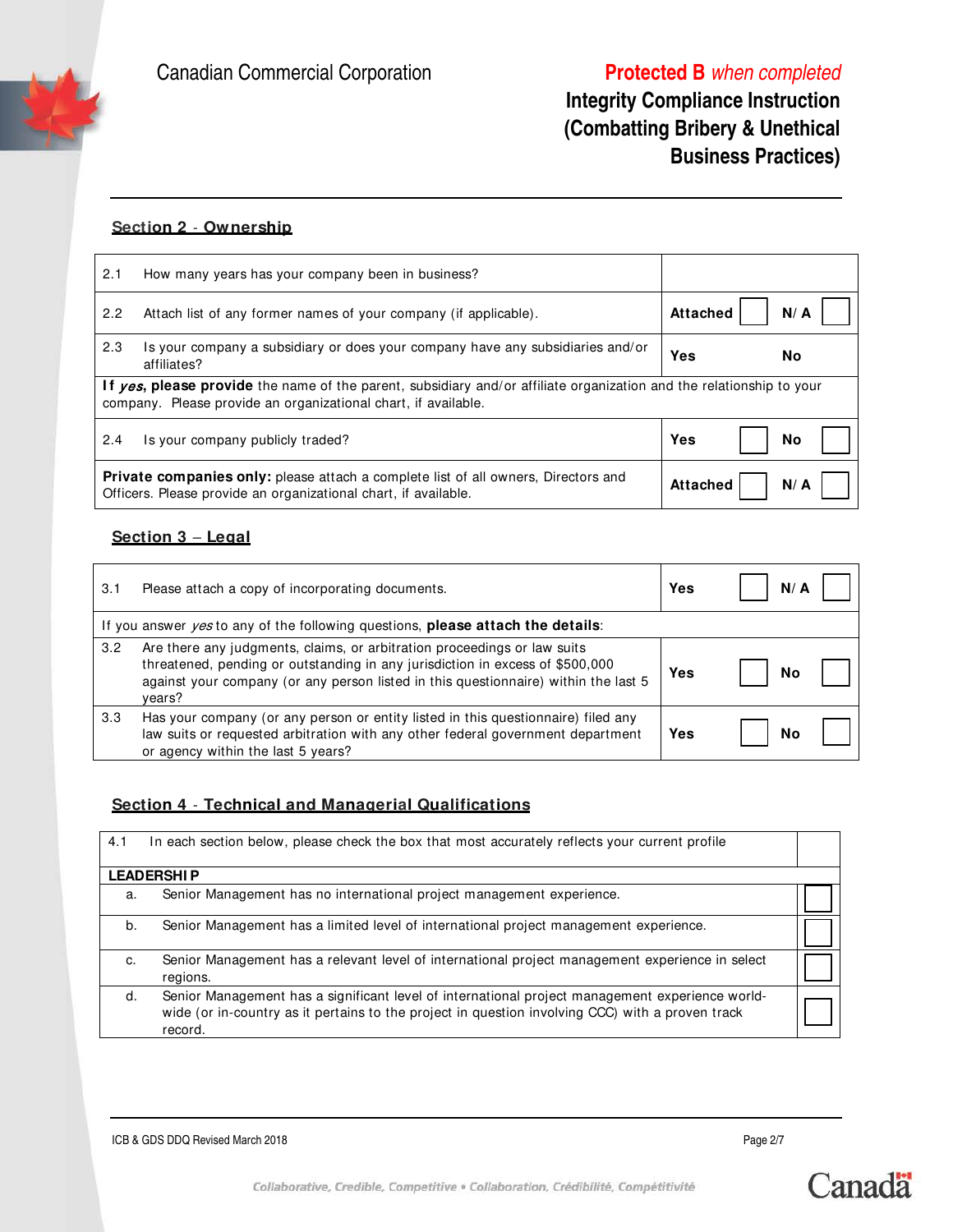# **Integrity Compliance Instruction (Combatting Bribery & Unethical Business Practices)**

|               | <b>COMPANY</b>                                                                                                                                                                                                                                                                                                               |  |
|---------------|------------------------------------------------------------------------------------------------------------------------------------------------------------------------------------------------------------------------------------------------------------------------------------------------------------------------------|--|
| е.            | Our company has no exporting experience.                                                                                                                                                                                                                                                                                     |  |
| f.            | Our company has a limited level of exporting experience. Exports do not form a substantial part of<br>the business.                                                                                                                                                                                                          |  |
| g.            | Our company has a relevant level of exporting experience in select regions. Exports are an<br>important part of the business.                                                                                                                                                                                                |  |
| h.            | Our company has a significant level of exporting experience world-wide (or in-country as it pertains<br>to the project in questions involving CCC) with a proven track record. Exports are a major part of<br>the business.                                                                                                  |  |
|               | On a separate attachment, please provide response for each of the following questions:<br><b>Attached</b>                                                                                                                                                                                                                    |  |
| 4.2           | Please provide a listing of countries in which Senior Management and your company have experience in<br>successfully concluding business.                                                                                                                                                                                    |  |
| 4.3<br>larger | Please provide a brief description of up to five successfully completed projects abroad of a similar or<br>scope (product/service) & scale (size of contract / term duration) to the project in question.                                                                                                                    |  |
| 4.4           | Is the project deliverable in question a 'new' or previously 'untested' product/service and please explain<br>why?                                                                                                                                                                                                           |  |
| 4.5           | Please explain whether your company needs to invest in a new equipment/infrastructure to deliver the<br>proposed project. In addition, please outline any new capabilities (staffing/expertise) this project may<br>require.                                                                                                 |  |
| 4.6           | Will your company be sub-contracting significant portions of the export contract? Please specify and<br>provide names/addresses of key subcontractors.                                                                                                                                                                       |  |
| 4.7           | Please provide your percentage estimate of the project's Canadian content.                                                                                                                                                                                                                                                   |  |
| 4.8           | Please comment on the following:                                                                                                                                                                                                                                                                                             |  |
| a.            | Your company's overall technical expertise (relevant to the demands of undertaking this project.                                                                                                                                                                                                                             |  |
| b.            | The role that IT plays in the development and delivery of your product/service (with respect to the<br>project in question).                                                                                                                                                                                                 |  |
| c.            | Quality assurances and warranty period offered by your clients relevant to the project in questions<br>(e.g. initial and final acceptance testing with the buyer, as well as the term and nature of any<br>warranties proposed).                                                                                             |  |
| d.            | Any significant environmental risks or any potential impediments to successfully completing the<br>project in question.                                                                                                                                                                                                      |  |
| 4.9           | Within the last three years, has your company failed to perform contractual commitments on a project<br>of similar nature and scope as the project proposed herein? If applicable, please describe the<br>circumstances that led to failed performance and the remediation measures put in place to<br>prevent re-occurence. |  |
|               | 4.10 Please provide at least two references that most closely reflect work on similar projects within the past<br>3 years.                                                                                                                                                                                                   |  |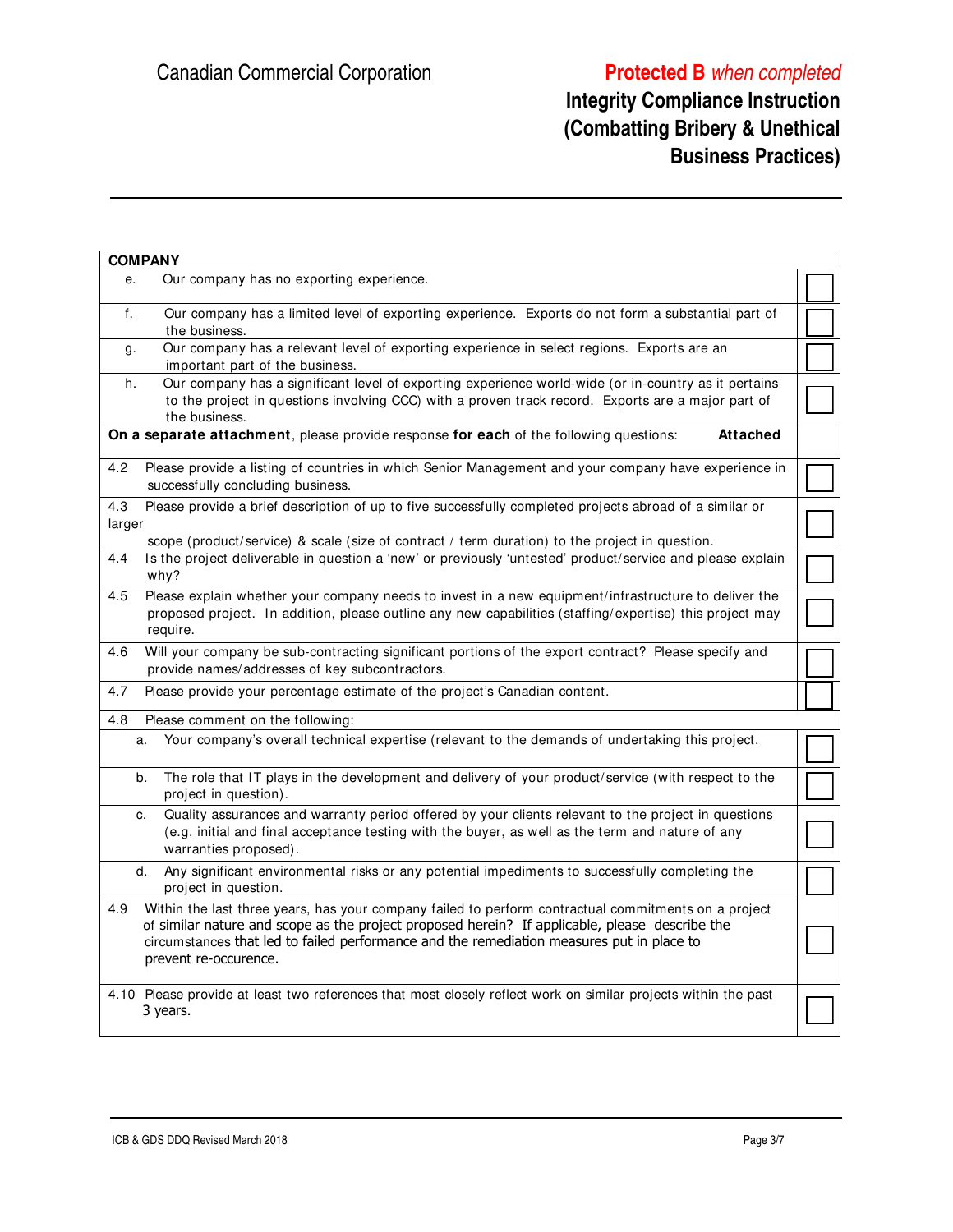# **Integrity Compliance Instruction (Combatting Bribery & Unethical Business Practices)**

## **Section 5** – **Financial**

| Please attach the last 2 sets of annual financial statements (for the entity contracting<br>with CCC).                                                                                                                                                                           |     |    |
|----------------------------------------------------------------------------------------------------------------------------------------------------------------------------------------------------------------------------------------------------------------------------------|-----|----|
| If you answer yes to any of the following questions, please attach the details:                                                                                                                                                                                                  |     |    |
| Has your company, by itself or in partnership or any of its Board of Directors or<br>5.1<br>Senior Officers been subject to foreclosure, sought protection under any provision<br>of any bankruptcy act or been placed in bankruptcy or receivership within the<br>past 5 years? | Yes | Nο |
| 5.2<br>Within the last 5 years, has your company (or any related companies) been in<br>default of its lending agreements?                                                                                                                                                        | Yes | Νo |

#### **Section 6** - **I ntegrity and Business Ethics**

#### **Within the past 5 years:**

| If you answer <i>yes</i> to any of the following questions, <b>please attach the details</b> .                                                                                                                                                                  |                                                                                                                                                                                                                                                 |  |    |  |  |
|-----------------------------------------------------------------------------------------------------------------------------------------------------------------------------------------------------------------------------------------------------------------|-------------------------------------------------------------------------------------------------------------------------------------------------------------------------------------------------------------------------------------------------|--|----|--|--|
| 6.1<br>senior management has ever:                                                                                                                                                                                                                              | For the following questions (6.1.a to 6.1.d), please indicate if your company (or any person or entity listed in this<br>questionnaire), by itself or in partnership, or any of its related companies, principle shareholder, senior officer or |  |    |  |  |
| been debarred by any government or international organization from<br>a.<br>tendering?                                                                                                                                                                          | <b>Yes</b>                                                                                                                                                                                                                                      |  | No |  |  |
| been investigated for, been charged with, or been found guilty in any court, or<br>b.<br>subject to equivalent administrative measures, for violation of the <i>Corruption of</i><br>Foreign Public Officials Act or any other anti-corruption/bribery laws?    | <b>Yes</b>                                                                                                                                                                                                                                      |  | No |  |  |
| been investigated for, been charged with, or been found guilty in any court, or<br>C.<br>subject to equivalent administrative measures of violating any rules or<br>regulations governing the purchase or sale of goods or services to or by any<br>government? | Yes                                                                                                                                                                                                                                             |  | No |  |  |
| been investigated or found guilty of violations involving income tax fraud,<br>d.<br>securities or competition laws?                                                                                                                                            | <b>Yes</b>                                                                                                                                                                                                                                      |  | No |  |  |
| 6.2<br>Does your company have a written policy regarding corruption or bribery?                                                                                                                                                                                 | <b>Yes</b>                                                                                                                                                                                                                                      |  | No |  |  |
| Does your company provide anti-corruption / anti-bribery training for those<br>6.3<br>employees involved in high risk countries and activities?                                                                                                                 | <b>Yes</b>                                                                                                                                                                                                                                      |  | No |  |  |
| Do you have controls and procedures established within your company with<br>6.4<br>respect to foreign public officials being offered gifts, hospitality, entertainment,<br>travel or other expenses?                                                            | Yes                                                                                                                                                                                                                                             |  | No |  |  |
| Has your company been audited for business integrity compliance by a third-party<br>6.5<br>in the last 5 years?                                                                                                                                                 | <b>Yes</b>                                                                                                                                                                                                                                      |  | No |  |  |

ICB & GDS DDQ Revised March 2018 Page 4/7



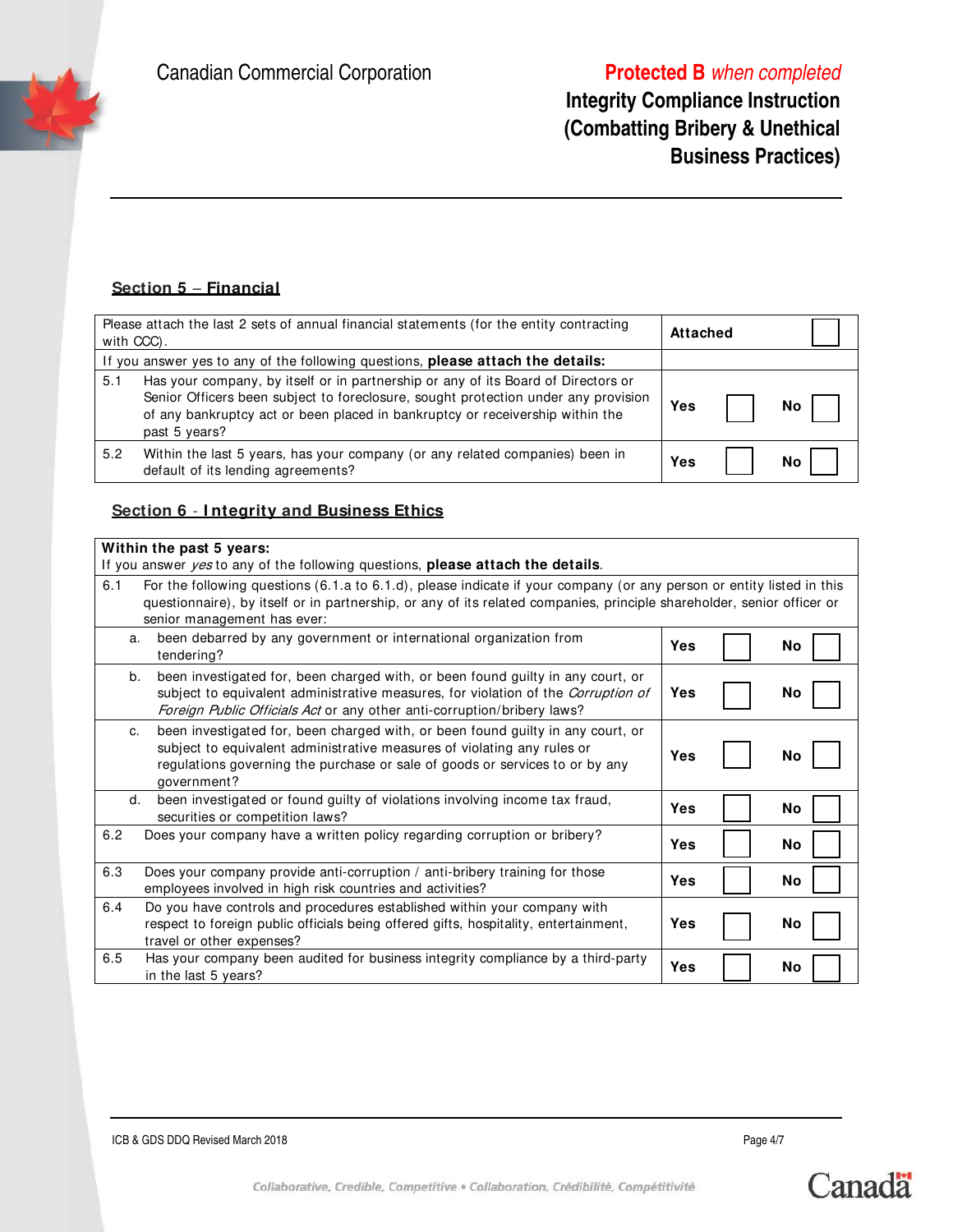## **Integrity Compliance Instruction (Combatting Bribery & Unethical Business Practices)**

### **Section 7 – Government of Canada's I ntegrity Regime**

Please consult the following links:

http://www.tpsgc-pwgsc.gc.ca/ci-if/declaration-eng.html and https://www.tpsgc-pwgsc.gc.ca/ci-if/politiquepolicy-eng.html

| 7.1 | Upon review of the Public Works and Government Services Canada (PWGSC) (in<br>the process of being renamed to Public Services and Procurement Canada<br>(PSPC) Integrity Declaration Form and the Ineligibility and Suspension Policy,<br>could your company be declared ineligible or suspended from being awarded a<br>federal contract or real property agreement? | Yes |  | <b>No</b> |  |
|-----|-----------------------------------------------------------------------------------------------------------------------------------------------------------------------------------------------------------------------------------------------------------------------------------------------------------------------------------------------------------------------|-----|--|-----------|--|
|-----|-----------------------------------------------------------------------------------------------------------------------------------------------------------------------------------------------------------------------------------------------------------------------------------------------------------------------------------------------------------------------|-----|--|-----------|--|

http://www.international.gc.ca/trade-agreements-accords-commerciaux/ncppcn/index.aspx?lang= eng&menu\_id= 1&menu= R and http://www.oecd.org/ corporate/mne/1922428.pdf

| We understand that CCC expects that Canadian companies will cooperate in good<br>faith with proceedings before any National Contact Point (NCP) for the OECD | <b>Yes</b> | No |
|--------------------------------------------------------------------------------------------------------------------------------------------------------------|------------|----|
| Guidelines for Multinational Enterprises which involve a request for review that<br>names the Company.                                                       |            |    |

### **Section 8** - **Agents, Representatives and Business Partners**

| 8.1 | Does your company hire agents, representatives and/or third party<br>intermediaries?                                                                                                                                                                                                                                                                                                                                       | Yes<br>No                     |
|-----|----------------------------------------------------------------------------------------------------------------------------------------------------------------------------------------------------------------------------------------------------------------------------------------------------------------------------------------------------------------------------------------------------------------------------|-------------------------------|
| 8.2 | Does your company have a written policy and/or processes regarding the use of<br>agents and representatives and third party intermediaries?<br>If yes, please attach a copy of the policy and explain how it has been applied.                                                                                                                                                                                             | Yes<br>No                     |
| 8.3 | If your company hires agents, representatives and/or third party intermediaries,<br>does your company conduct risk-based due diligence before entering into any<br>agreement with an agent, representative and/or third party intermediary?<br>If yes, please attach a sample of the due diligence completed for agents,<br>representatives and/or third party intermediaries.                                             | Yes<br>No                     |
| 8.4 | Has your company, by itself or in any other business relationship, engaged or<br>does it intend to engage services that would be associated with an agent,<br>representative and/or third party intermediary for this project?<br>If yes, please attach a copy of the agent or representative's agreement and<br>a copy of the due diligence results for the agents, representatives and/or third<br>party intermediaries. | No<br><b>Yes and Attached</b> |
| 8.5 | Provide the names, title and citizenship of all individuals engaged as agents,<br>representatives and/or third party intermediaries in this project and how your<br>company came to be introduced to them.                                                                                                                                                                                                                 | N/A<br>Attached               |

ICB & GDS DDQ Revised March 2018 Page 5/7



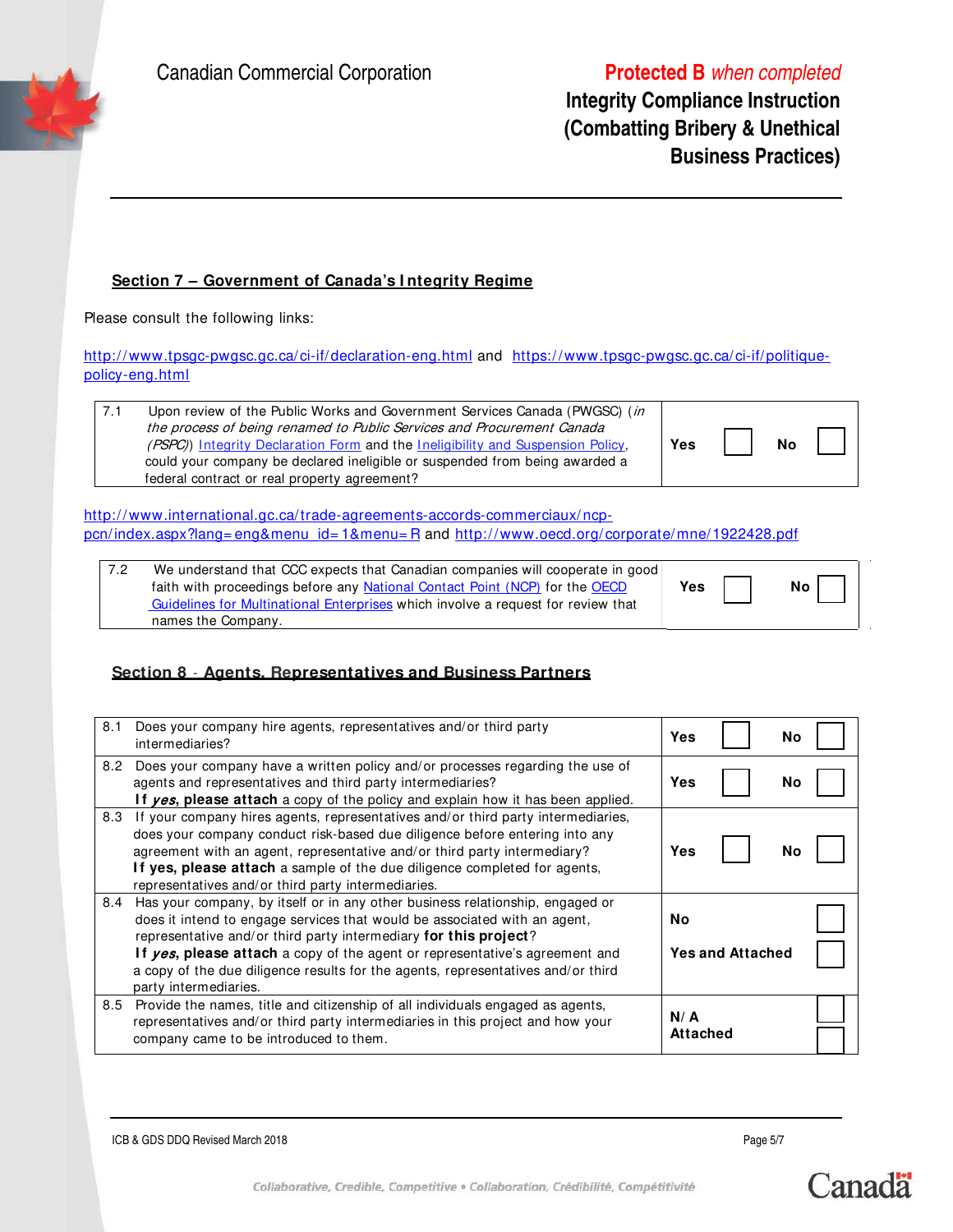# **Integrity Compliance Instruction (Combatting Bribery & Unethical Business Practices)**

| 8.6 | If the agent, representative and/or third party intermediary is a corporate<br>entity with less than 10 employees, attach the names, titles and citizenship of all<br>owners, directors and employees.                                 | N/A<br><b>Attached</b>        |  |
|-----|----------------------------------------------------------------------------------------------------------------------------------------------------------------------------------------------------------------------------------------|-------------------------------|--|
|     | 8.7 How did the pursuit become known to the agent, representative and/or third<br>party intermediary? If the agent, representative and/or third party intermediary<br>was selected by the Buyer, on what basis was the selection made? | Attached                      |  |
|     | 8.8 Will there be locally engaged hires?<br>If yes, please attach the process for engagement.                                                                                                                                          | No<br><b>Yes and Attached</b> |  |

## **Section 9 – Foreign Public Officials**

| 9.1 | Have any gifts or benefits, including project related trips been given to any public<br>officials of the buyer?<br>If yes, please attach confirmation of compliance with local and Canadian laws. | <b>No</b><br><b>Yes and Attached</b> |  |
|-----|---------------------------------------------------------------------------------------------------------------------------------------------------------------------------------------------------|--------------------------------------|--|
| 9.2 | Provide the names of principal officials or other contacts on the Buyer side who<br>have engaged with the Supplier.                                                                               | Attached<br>N/A                      |  |
| 9.3 | Is there a bonus or incentive scheme in place for the Supplier's senior officers,<br>manager or employees that relates to the project?<br>If ves, please attach details.                          | No.<br><b>Yes and Attached</b>       |  |
| 9.4 | Were any third party intermediaries required or recommended by the Buyer?<br>If <i>yes</i> , please attach details.                                                                               | No.<br><b>Yes and Attached</b>       |  |
| 9.5 | Please provide the substantive qualifications of any third party intermediaries that<br>will have contact with foreign public officials.                                                          | N/A<br><b>Attached</b>               |  |